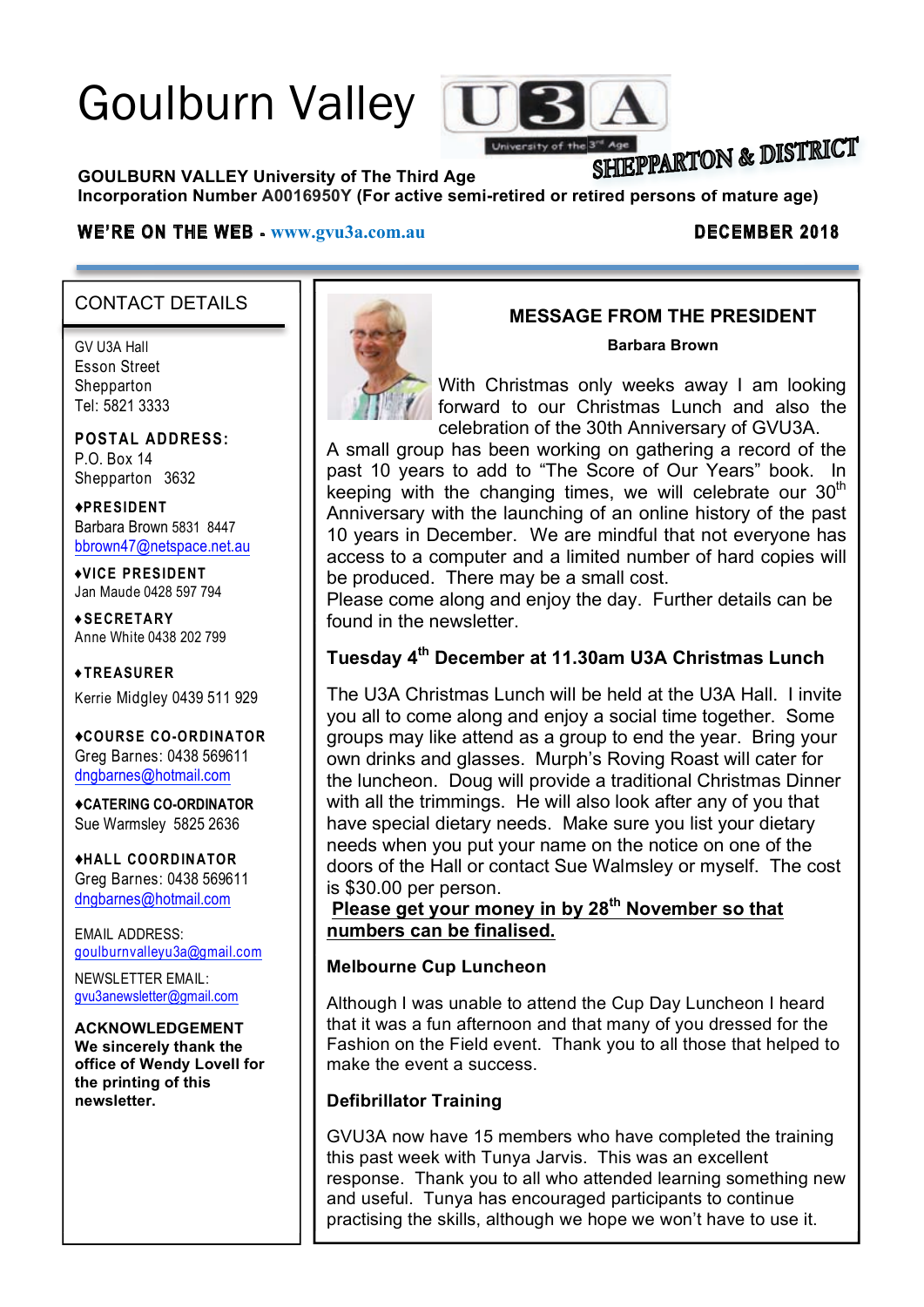# **PRESIDENT'S REPORT (CONT.)**

# **Reminder:**

Please check that all doors and gates especially the outside side gate to the garden is closed if you are last to leave U3A. It has been reported that the side gate has been left open on occasion.

As this is the last newsletter for the year thank you to all those who have led the many varied courses U3A during 2018. Our Course Leaders under the guidance of Course Facilitator Greg Barnes continue to ensure that "our brains won't retire" as they challenge, enthuse, share ideas and skills, and provide enjoyable activities throughout the year. There are many other volunteers who help to keep GVU3A running smoothly – too many to list. For example, welcoming new members, catering, running special events, checking the library and those unsung members of the Newsletter Committee who produce the Newsletter each month to keep us up to date. The newly formed gardening group have transformed our outdoor areas and continues to improve the back garden. Many thanks to everyone for their contributions this year. Best wishes for a joyous Christmas with family and friends and following New Year and a break GVU3A will be ready for an exciting 2019 activities.

# **ART CRAFT AND PHOTOGRAPHY SHOW**

Our Art, Craft and Photography Show was successfully held on Saturday 20th and Sunday 21st of October. The U3A hall looked splendid decked out with Paintings, Photography and Craft displays.



Many visitors spoke of their amazement at the standard of the exhibits and the wide range of techniques employed by the various artists. The show certainly displayed a range of abilities of our members ranging from the very new artist through to the people who have been honing their skills over a period of time.

It was very interesting to see how each artist and photographer have developed their own unique styles and techniques. The show certainly gave us an opportunity to compare and appreciate these

individual styles.

For the first time we were challenged with inclement weather on the Saturday morning. However our master chefs and caterers cheerfully overcome this problem as we retreated to the comfort of the tables set in the hall

Our caterers worked throughout the weekend and cannot be thanked enough for their efforts. Due to their work visitors were supplied with endless morning and afternoon teas commencing at 10am through to 4pm each day. Amazing!

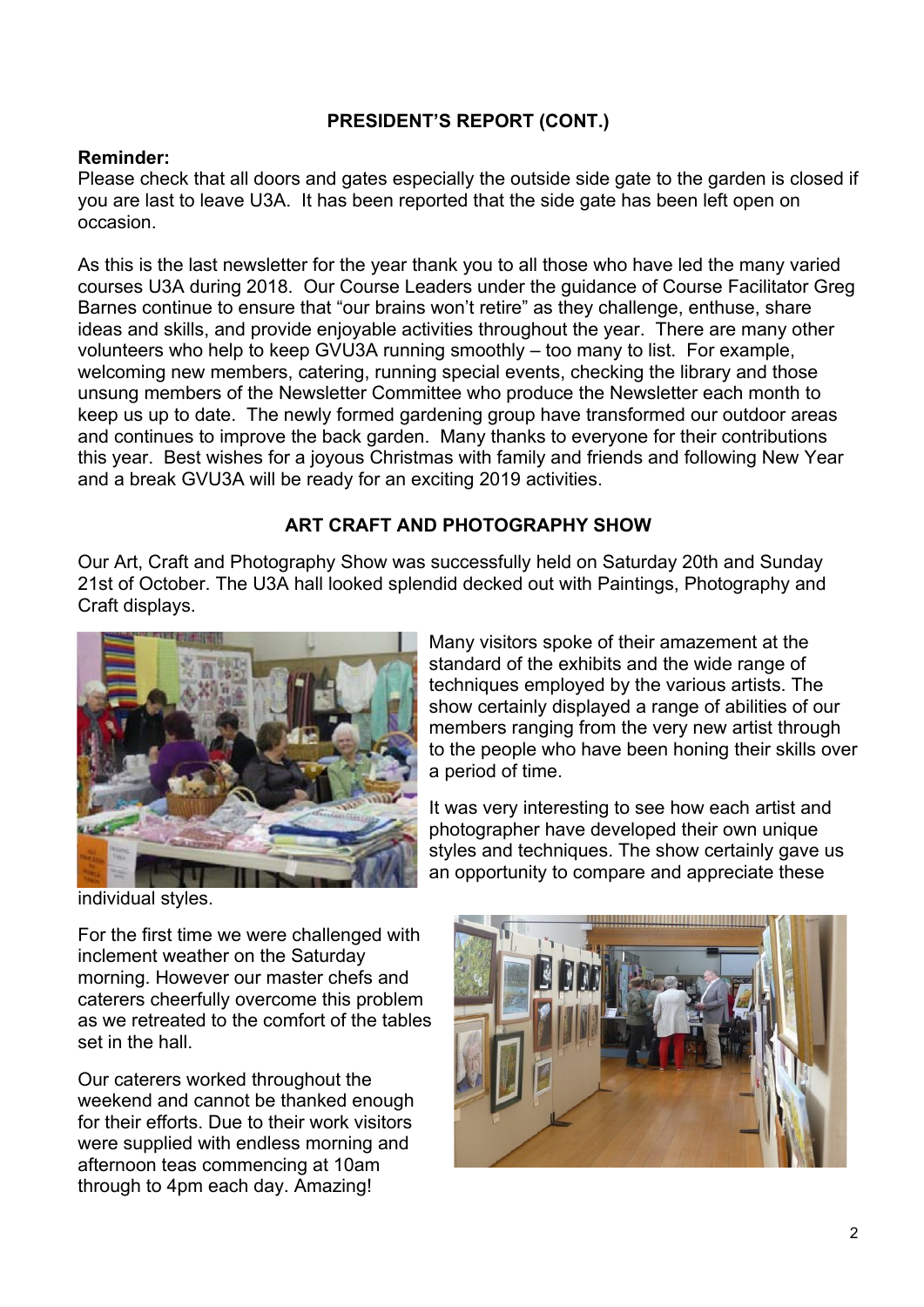My thanks to all the many helpers who arrived at the hall on Thursday to set up the stands for the exhibitors and worked quickly in spite of some initial confusion and discussion. It was great to be part of a cheerful and capable group. It only took us 1 hour to set up and 3/4 hour dismantle. Well done and thank you all. Major thank you to Ian Brown who travelled to Cobram to collect the extra stands.

Thank you to all who were involved with the preparations behind the scenes especially our advertising expert Meredith, our raffle organiser Mary, our photographer Lex and our fellow



organiser Gael who sat out the whole weekend. A huge thank you also to all those who supplied the delicious slices.

I cannot conclude this report without stating my appreciation to my Art group who individually answered the call, in March 2018, to have at least 10 paintings ready for this display. Amazing talented, very friendly and helpful people. My humble appreciation to you all. Luv yu.

We can consider this a successful event due to the fact that we will probably have gained several new members as a result of opening up

our facility to the public and have added at least \$1000 to our coffers.

Carole Trotter

# **Art Show Raffle results**

- 1. Glen Burdekin Quilt donated by Betty Brown
- 2. Salli Bardi Painting donated by Gwen Dixon
- 3. Helen Moylan Wall Hanging donated by Gael Thompson
- 4. Gayle Pa Bowl donated by Perry Bullock
- 5. Christine Wilson Travel Blanket donated by Ngaire Rikys
- 6. Graeme Sinclair Platter, recipe books donated by Carol Evens.

Sincere and grateful thanks to all members who donated such magnificent prizes and congratulations to all successful winners. Well done!

# **NATURAL RESOURCES & REGIONAL DEVELOPMENT**

# **FRIDAY DECEMBER 7 10 am U3A HALL**

**GUEST SPEAKER:** Rebecca Woolstencroft, Chair Goulburn Valley Health

**SUBJECT:** Draft strategic plan for Goulburn Valley Health. Rebecca is looking for community input on whether the plan addresses the needs of the community for the future.

This will be the last speaker for the year, have a happy xmas and I look forward to catching up with you all again in February 2019.

John Dainton ph. 58213881 or mob. 0417 549 502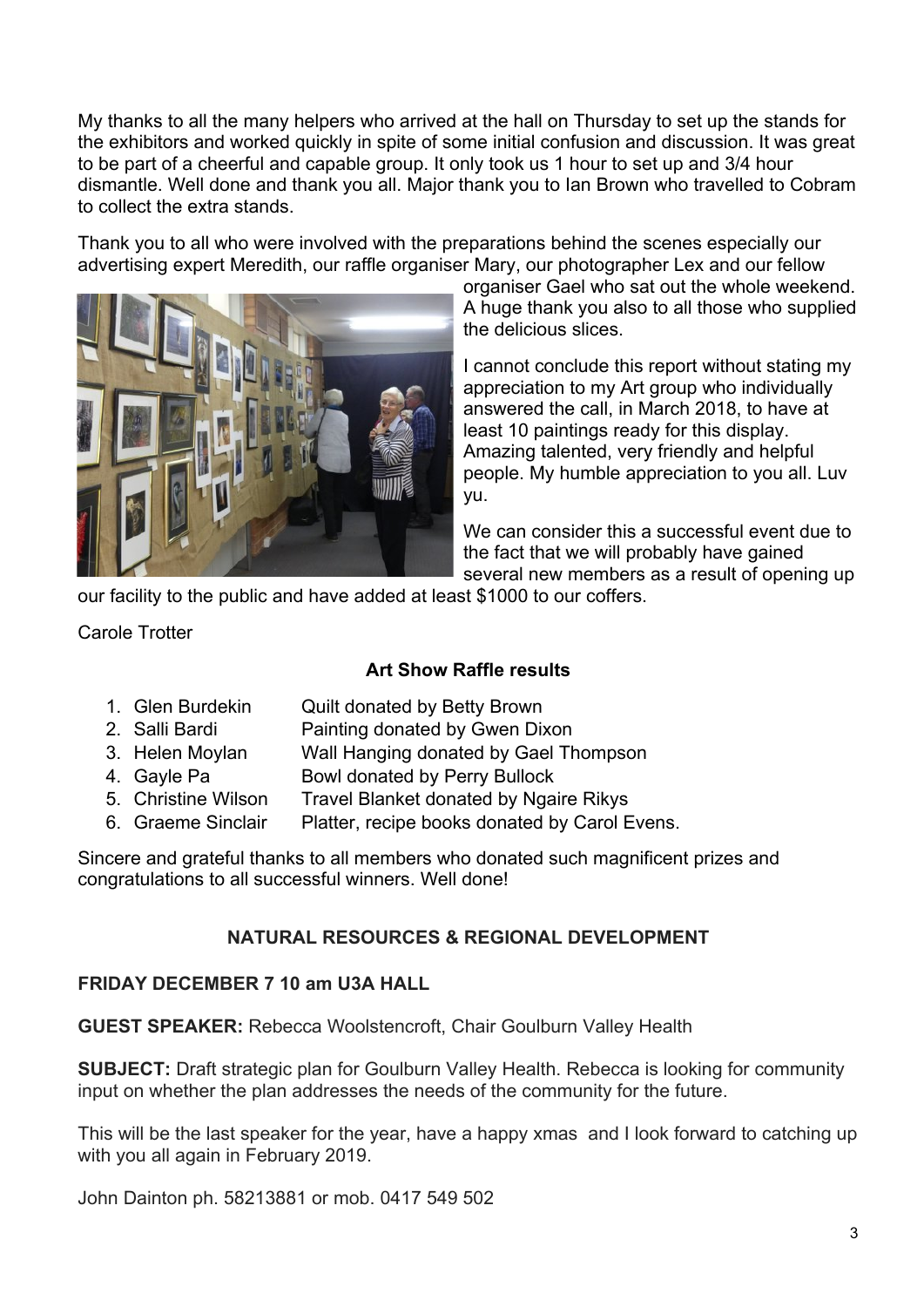#### **OPERA APPRECIATION**

Samson and Dalila [not a spelling mistake and it's pronounced differently throughout the opera] is still to screen this month at Wangaratta on Sunday November 25. This is a huge production. Then on December the 9th, again always on a Sunday, La Fanciulla del West, an opera in 3 acts by Puccini, based on the play The Girl of the Golden West- could this be the original " spaghetti western"? Look forward to a mysterious but handsome villain and a gun slinging heroine.

If you're interested ring Madeline on 0417580025



# **GARDEN GROUP**

This month the garden group is visiting the bright and colourful garden of Veronica Kelly in Nathalia. We have set the date for Friday 23rd Nov. By meeting at the U3A hall at 9.30 am, we can car pool and we welcome any U3A members who would like to join us on the day.

There is an article in the Shepp News today Thursday 15th about Veronica Kelly and her mosaics studio.

The year is drawing to a close.

Thank you members who joined in during the year and especially those who assisted in our U3A hall garden clean up! We are all grateful to Ray Watt who has been on hand to take many loads of rubbish away and to provide a new watering system to the new plants .

Jan Vibert.

# **HISTORICAL STUDIES**

There will be no meeting of the Historical Studies group in December 2018 as the program was completed in November. The 2019 program is under development with some very interesting papers on offer. Details will be announced in January 2019. Contact: John Lawry jrlawry@bigpond.com or 0417150933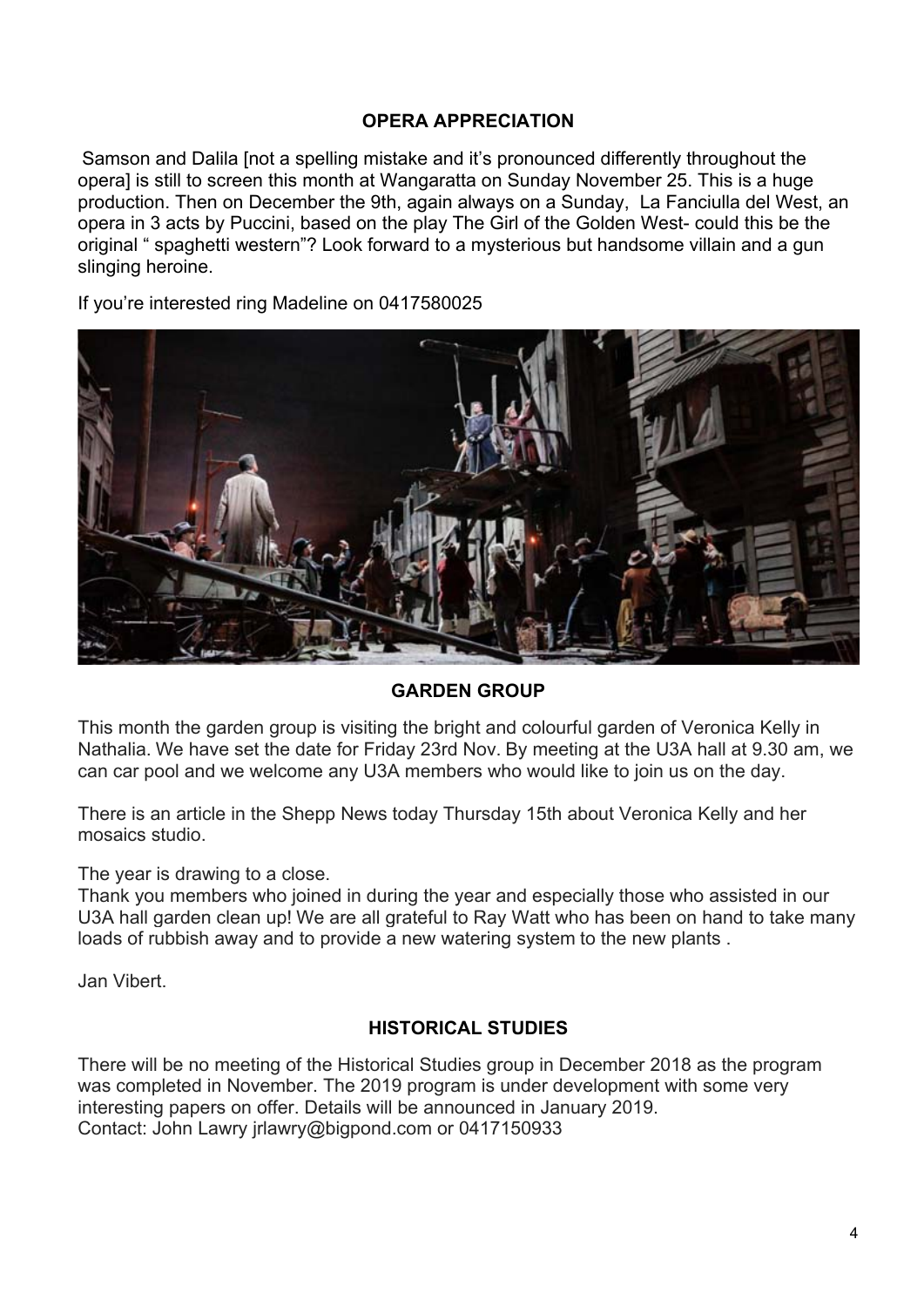# **SOCRATES CAFÉ**

Work on the 2019 program will be confirmed in January 2019, with topics selected from about 60 suggested topics still on the list complied for 2018. Contact: John Lawry jrlawry@bigpond.com or 0417150933

#### **ITALIAN**

The Italian classes will go into recess for December and January. Both classes will start again on the first Thursday in February - the Beginners' class at 9am and the Intermediate class at 10am. Buon Natale to all!

Enquiries to Christine Wilson 5822 1474.

### **CREATIVE CRAFT**

The Craft Group ladies will hold their final meeting with afternoon tea on Tuesday 11th December and everyone would like to welcome anyone who has attended throughout the year to come and catch-up. Anyone attending is asked to bring a small plate to share, and a gift to the value of up to \$5 for Kris Kringle to add a bit of fun.

Also there will be a trading table for people who want to offer goods for sale.

This will be our last get-together for the year until our group re-starts on 8th January 2019 when it is hoped everyone will join in again.

Remember there will be not craft group on 4th December because it will be Xmas Lunch time.

# **LUNCH DATES FOR DECEMBER AND JANUARY**

Our lunch group will continue to eat out at various venues during December. Mark these dates in your diary so you'll know where we will be.

December 3rd at The Last Straw.

December 10th at The Vic Hotel.

December 17th at The Shepp Club.

December 24th will be at The Sherbourne Hotel followed by the Sherbourne again on December 31st.

People may be busy on Christmas Eve and New Years Eve but the hotel is sure to be open for those people who are around.

During the month of January we have still met each Monday so we'll continue that tradition in 2019. The Sherbourne Hotel will be the venue every Monday - the 7th, the 14th, the 21st and the 28th. Then we will meet at other venues once the U3A year officially begins.

Ring Gail on 58211315 if you have any queries.